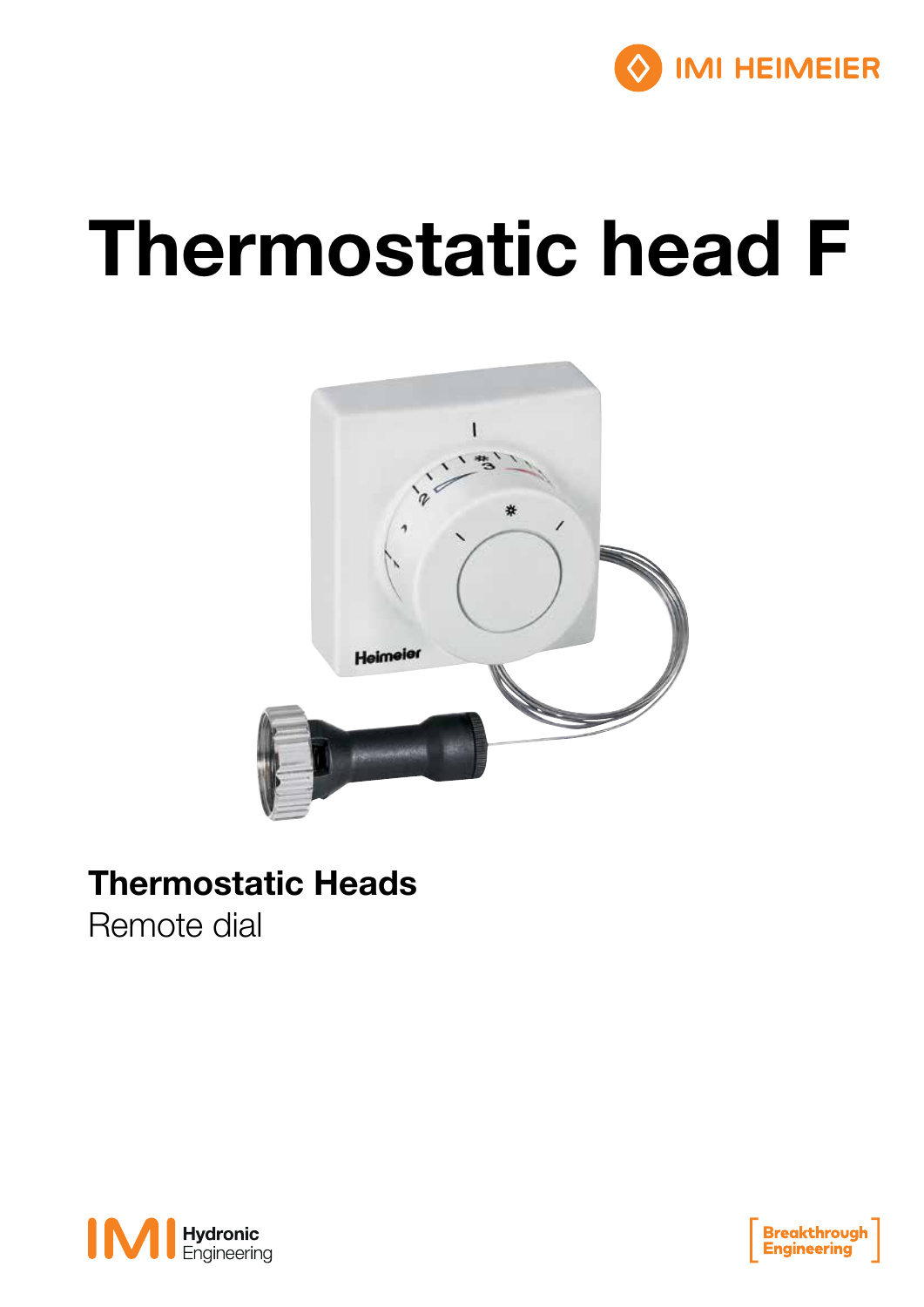## Thermostatic head F

The thermostatic head F is used to control the temperature of individual rooms using, for example, underfloor-convectors, floor heating distributors and radiators.

#### Key features

- > May be installed at an outlet box
- $>$  Liquid-filled thermostat with high pressure power and precision control
- > Symbols for basic setting and nighttime set back

### Technical description

#### Applications area:

Heating systems

#### Functions:

Room temperature control.

With zero position (valve opens at approx. 0 °C or 32 °F).

Temperature range is limited on both ends and can be blocked using covered stop clips.

#### Control behavior:

Proportional controller without auxilliary energy. Liquid-filled thermostat. High pressure power, lowest hysteresis, optimal closing time.

Stable control behavior even in the case of small calculated p-band variation  $(<1K)$ .

- > Brief data including the most important settings
- > Rotation direction indicator



#### Nominal temperature range: 0 °C - 27 °C

Temperature:

Max. sensor temperature: 50°C (122°F)

Specific extension: 0.22 mm/K, Valve stroke limiter

#### Water temperature influence: 0.3 K

Differential pressure influence: 0.4 K

#### Closing time: 26 min

Hysteresis: 0.4 K

#### Material:

ABS, PA6.6GF30, brass, steel, Liquid-filled thermostat.

Marking: Heimeier.

Setting numbers 1-5.

Symbols for basic setting and nighttime reduction.

Brief data including the most important settings.

Setting indicators on the face of the head. Rotation direction indicator.

#### Connection:

Designed to be mounted on all HEIMEIER thermostatic valve bodies and radiators with integrated valves which have an M30x1.5 thermostatic insert.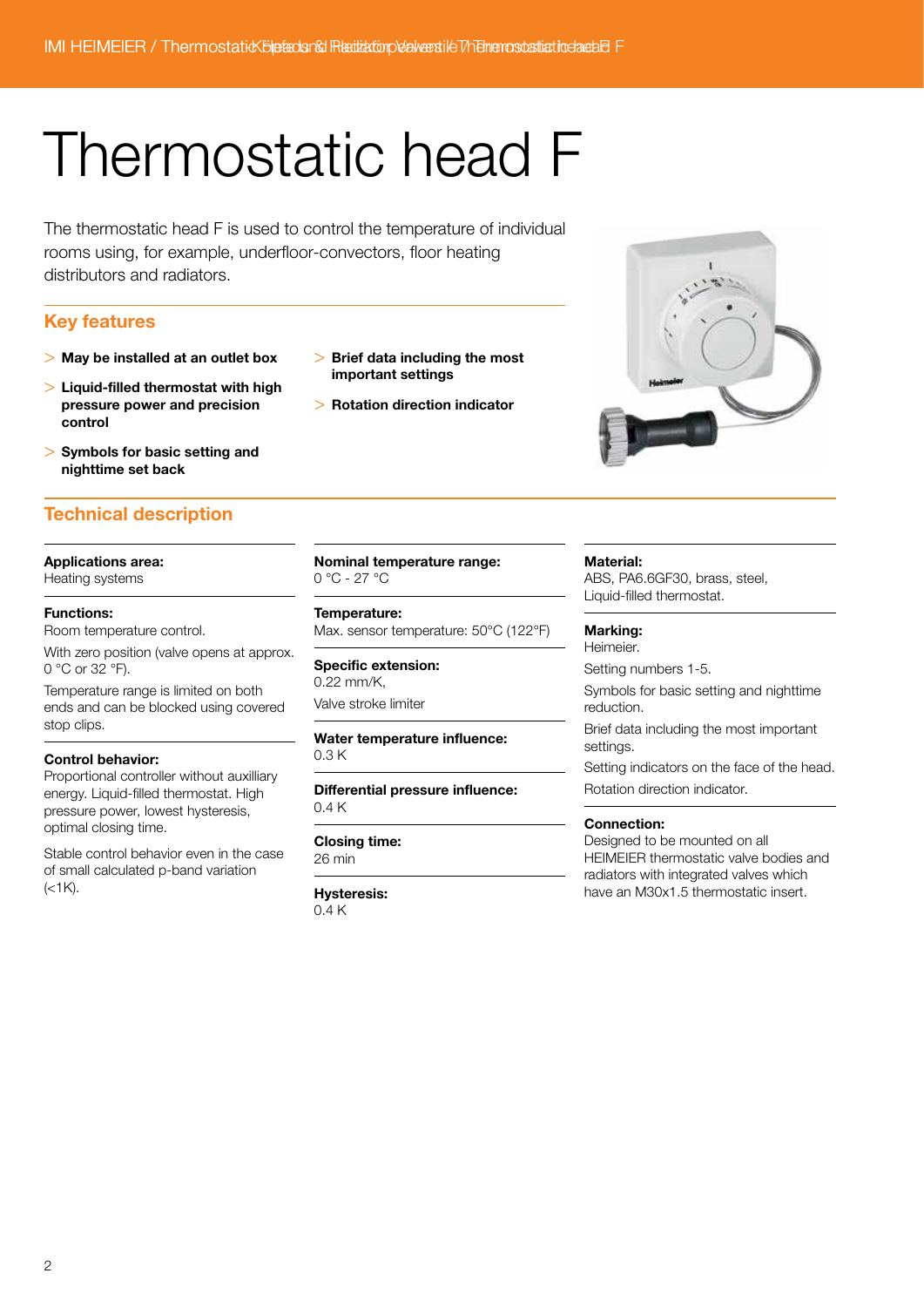

#### Function

In terms of controls, thermostatic heads are seen as continuous proportional controllers (P controllers) that require no auxilliary energy. They do not need an electrical connection or other source of energy. Changes in room air temperature are proportional to changes in the valve stroke.

If the temperature of the air in the room increases due to

### Application

#### Underfloor convector example and the Underfloor convector and the Built-in cabinet



sunshine, for example, the liquid in the temperature sensor expands and affects the corrugated pipe. This chokes the water supply to the radiator via the valve spindle. If the temperature in the room decreases, the opposite process occurs. The change in valve stroke caused by a change in temperature can be quantified as 0.22 mm per K room temperature change.



#### **Operation**

#### Recommended room temperatures

The following temperature settings are recommended for the corresponding rooms based on heating with cost savings in mind: